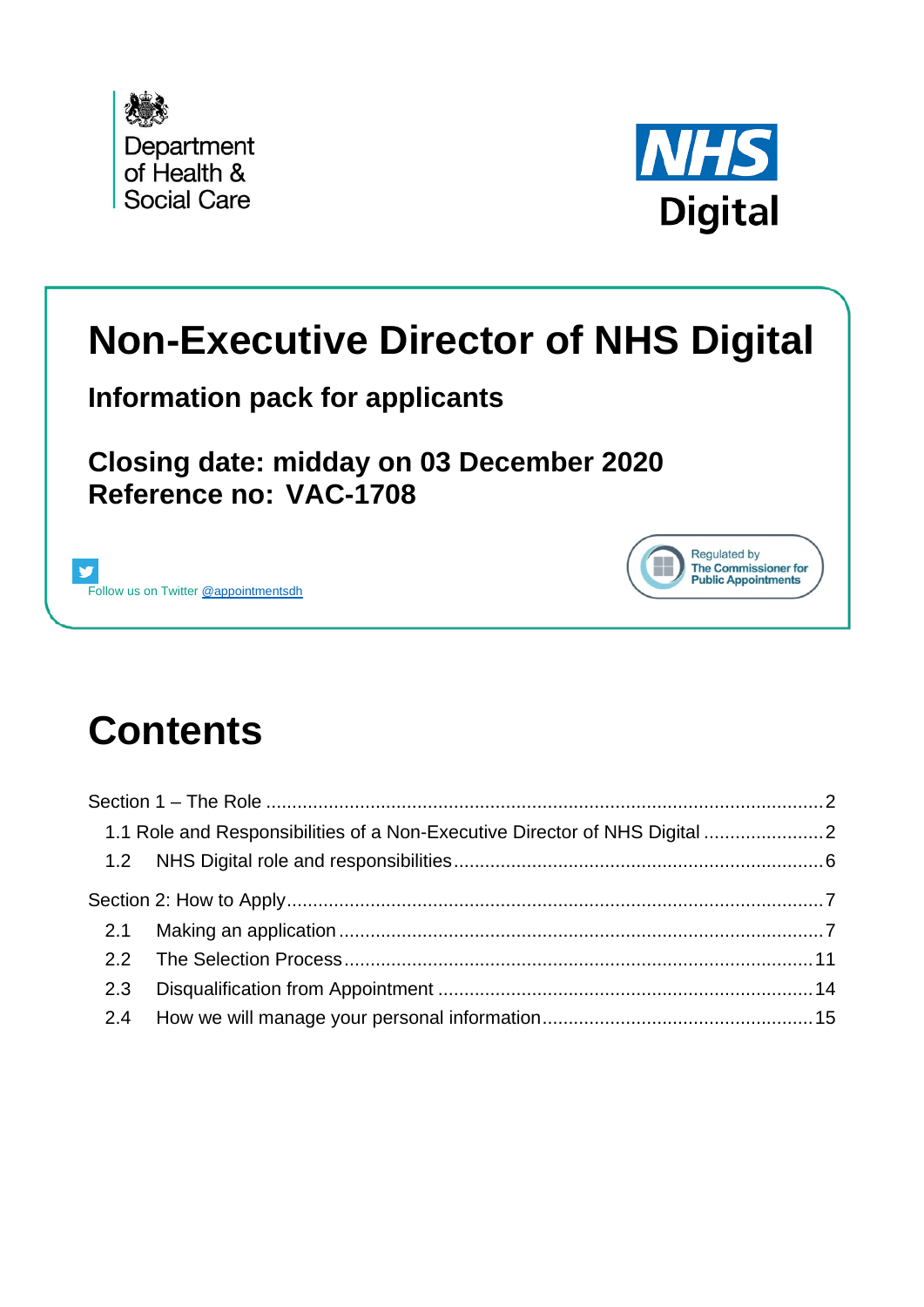# <span id="page-1-0"></span>**Section 1 – The Role**

# <span id="page-1-1"></span>**1.1 Role and Responsibilities of a Non-Executive Director of NHS Digital**

# **Introduction**

The Secretary of State for Health and Social Care is seeking to recruit up to 2 new Non-Executive Director (NEDs) to the NHS Digital board.

# **Role and Responsibilities of a Non-Executive Director**

NHS Digital (NHSD) is the national provider of information, data and IT systems for health and social care in England. It designs, develops, delivers and operates digital technology to save lives and improve outcomes. It keeps the national digital systems supporting health and care secure, reliable and operational 24/7. NHSD is custodian of the data in England's health and social care system, with responsibility for collecting, protecting, linking and disseminating some of the world's most valuable health and care data assets. It is the primary provider of official statistics and analysis to the NHS and social care.

As a NED of NHSD, you will be responsible for helping to ensure that it is a successful organisation, both in terms of its effectiveness as a delivery organisation and employer. NEDs play a key role in ensuring continuous organisational improvement, overarching performance management, excellent customer focus and service delivery, scrutiny, challenge, accountability and effective corporate governance.

#### **As a Non-Executive Director, you will:**

- 1. Provide an independent view and creative contribution at Board meetings and the Board's sub-committees, including: ensuring the long-term strategic focus, effectiveness and reputation of NHS Digital through purposeful and constructive scrutiny and challenge.
- 2. Support NHS Digital's ambition to become a world leader in the production of open data and the application of technology in health and care. NHS Digital will be expected to make progress in making data available to drive innovation and use its expertise to take further digital transformation, developing a strong digital ecosystem which can respond quickly and flexibly to the needs of the health and social care system.
- 3. Monitor, challenge and assure the performance of NHS Digital's Executive Management Team, in: delivering the strategic vision, organisational priorities and business plan objectives, and meeting post Covid-19 challenges; carrying out its statutory responsibilities and delivering its mandate; monitoring of organisational performance, service delivery, quality and reputation; providing assurance of NHS Digital's governance, including periodic reviews of the organisation.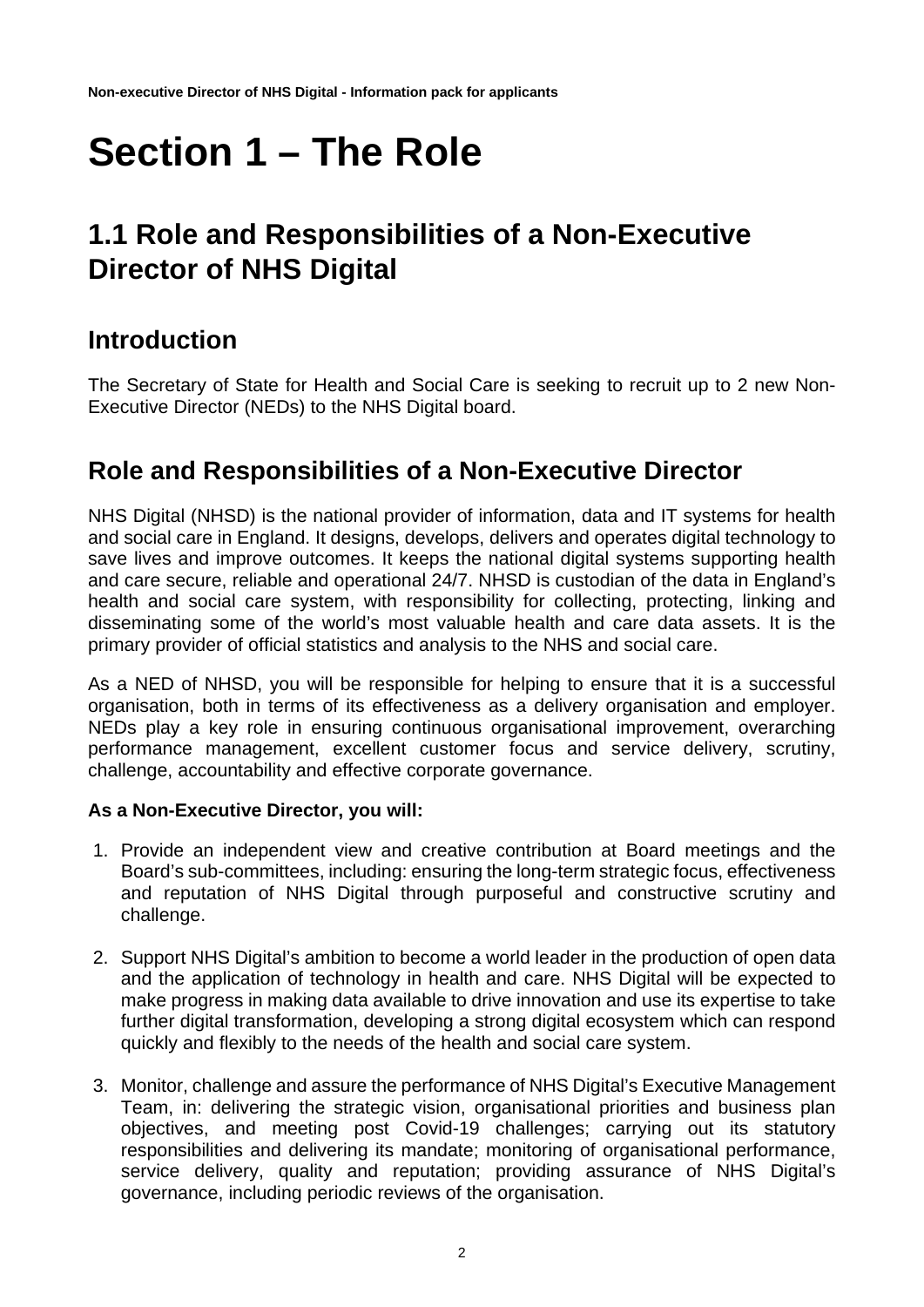- 4. Ensure that the Executive Team is held to account for putting in place appropriate financial controls and ensuring compliance throughout the organisation.
- 5. Support the Chair and the Executive Management Team to ensure NHS Digital fully embraces and embeds an excellent customer service ethos and delivers accordingly in order to enhance and develop its credibility and reputation.
- 6. Help the Board define the vision, values, culture and strategy of the organisation and set a high standard for ethics and diversity and inclusion.
- 7. Uphold the values of NHS Digital to deliver excellence, integrity, professionalism, innovation, trustworthiness and teamwork into all aspects of its work, and ensure that the organisation promotes diversity and inclusiveness for all its staff and stakeholders.
- 8. Ensure that the Executive Team develops and maintains strong working relationships with the Department of Health and Social Care, NHSE/I, NHSX and the other health arms-length bodies and other stakeholders, to build on the reputation of NHS Digital as a trusted provider of health and care data, and support it to play a fundamental role in driving better care and better outcomes for patients in line with Government policy.
- 9. When required, act as an ambassador for NHS Digital in public fora, promoting its work.

# **Qualities required for the role of a NED**

The Department of Health and Social Care values and promotes diversity and encourages applications from all sections of the community. The boards of public bodies should reflect the population they are there to serve. Boards also benefit from fresh perspectives, and we are always keen to encourage candidates with private sector experience to consider applying for our roles.

### **Essential Criteria**

To be considered, you must be able to demonstrate that you have the qualities, skills and experience to meet all the essential criteria for appointment.

- A career record of achievement, including senior leadership experience, with an ability to operate effectively on the Board of a high-profile national organisation.
- Knowledge and experience of using data and digital technology to drive transformation of an existing large-scale enterprise and/or to innovate and create new opportunities.
- An understanding of the specific challenges and opportunities of making the best use of data, and digital technology, in public services in the 21st century.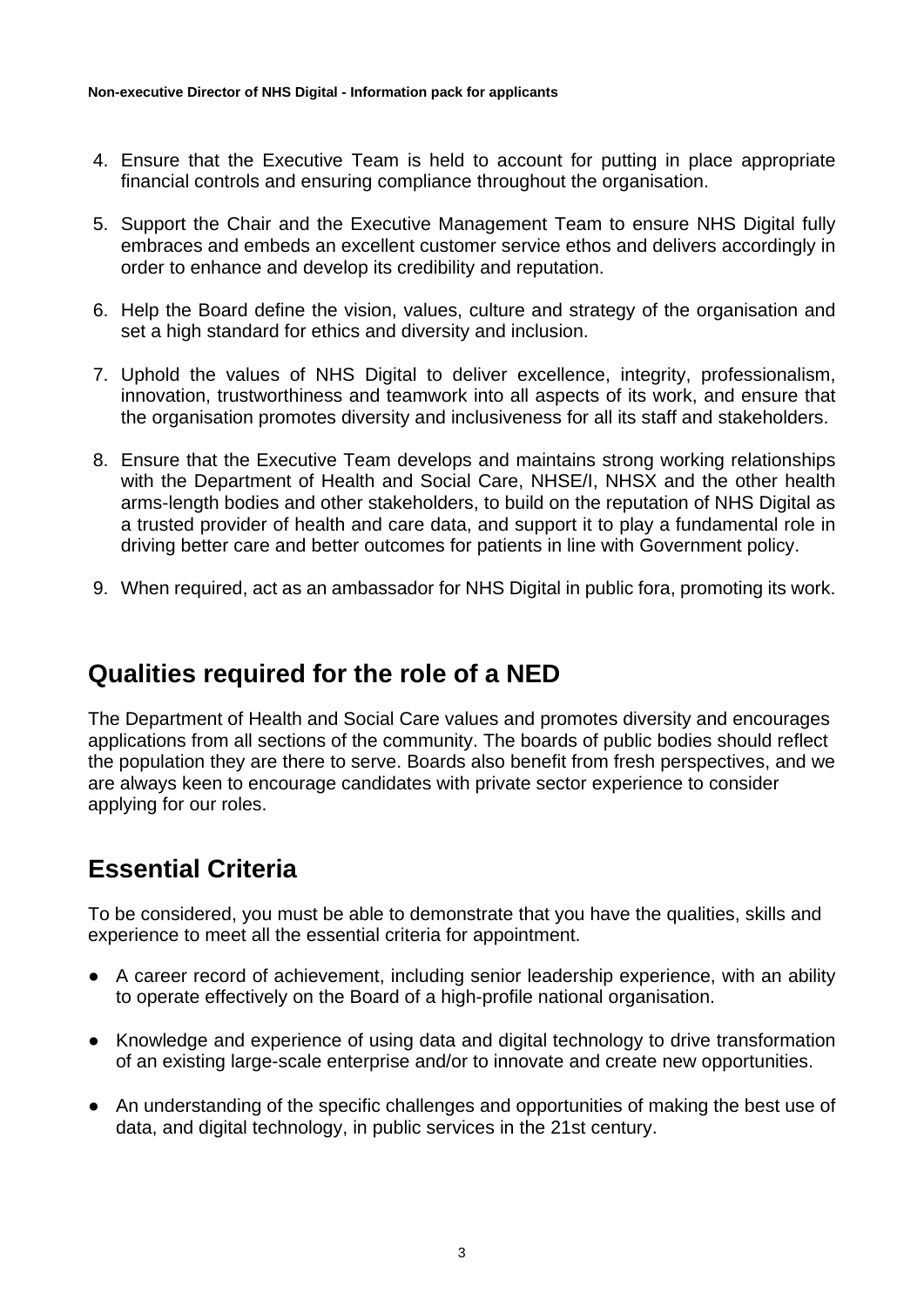- An awareness of the key challenges faced by the public sector, including those arising from Covid-19, and the ability to bring your experience to bear on these challenges, using sound judgement to guide NHS Digital's strategic direction.
- Excellent communication skills, with the ability to work effectively as part of a team and with a wide range of stakeholders, with a constructive style, and able to challenge management recommendations where necessary.
- An understanding of corporate governance and a commitment to the principles of public service, with the highest standards of personal propriety in relation to governance, accountability, risk and financial management.

### **Remuneration**

- The NHS Digital NEDs are remunerated at the standard rate of £7,883.
- Remuneration is taxable, and subject to National Insurance contributions, both of which will be deducted at source under PAYE before you are paid. Remuneration is not pensionable
- You may claim travel and subsistence expenses, which are properly and necessarily incurred in carrying out your role and responsibilities as a NED of NHS Digital, in line with travel and subsistence policy and rates for NHS Digital. A copy of the policy and rates can be obtained from NHS Digital.

# **Time commitment**

Two to three days per month

The next meetings of the NHS Digital Board are as follows.

16 December 2020

3 February 2021

31 March 2021

### **Location**

London or other

# **Tenure of office**

Ministers determine that the length of the appointment will be up to 3 years.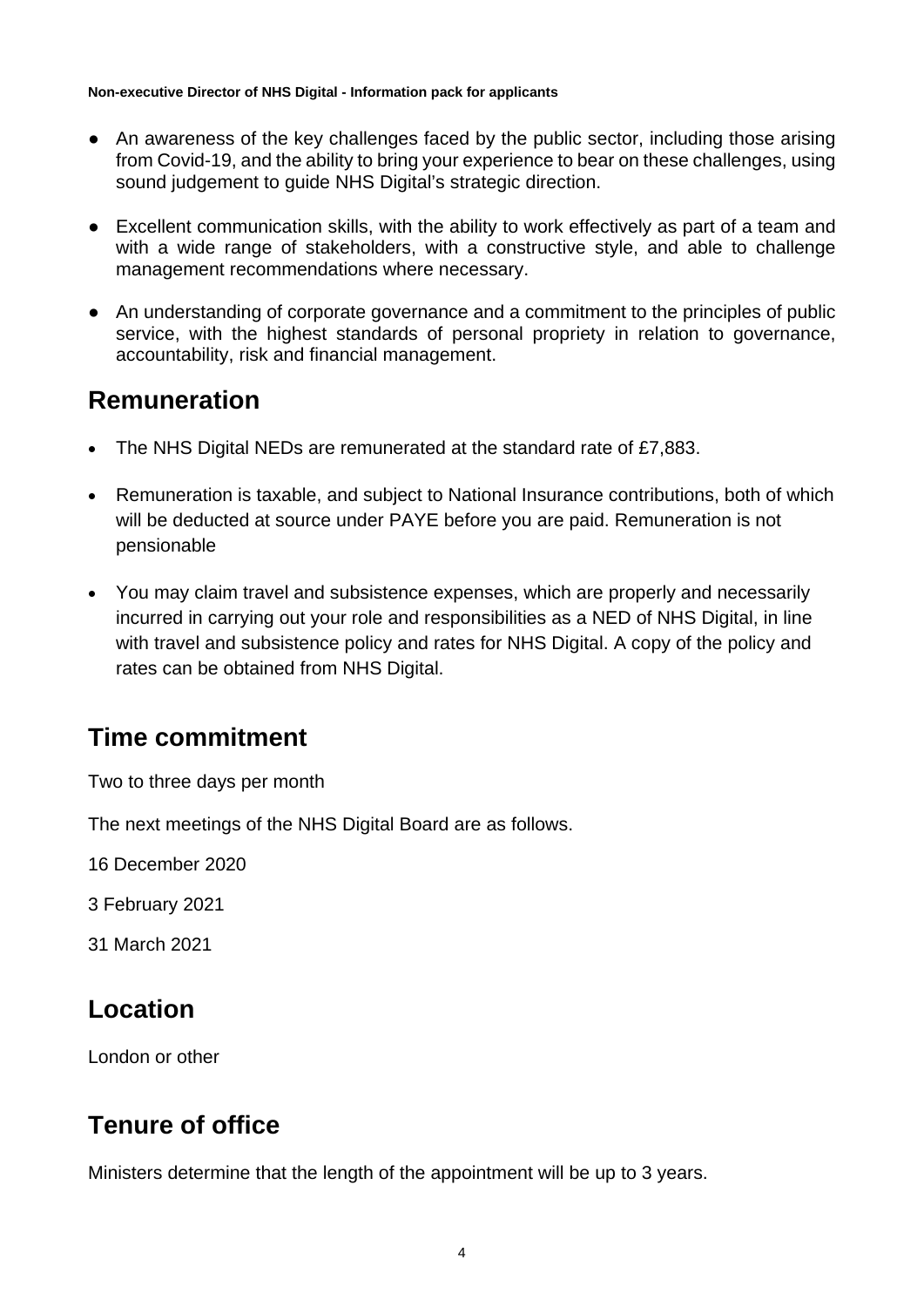# **Accountability**

Non-Executive Directors are appointed by the Secretary of State for Health and Social Care and are accountable to the Secretary of State via the Chair for carrying out their duties and for their performance.

For further information regarding the role of NHS Digital and the role of a NED please contact:

Gareth James

Tel: 0113 2545328

Email: [gareth.james@nhsx.nhs.uk](mailto:gareth.james@nhsx.nhs.uk)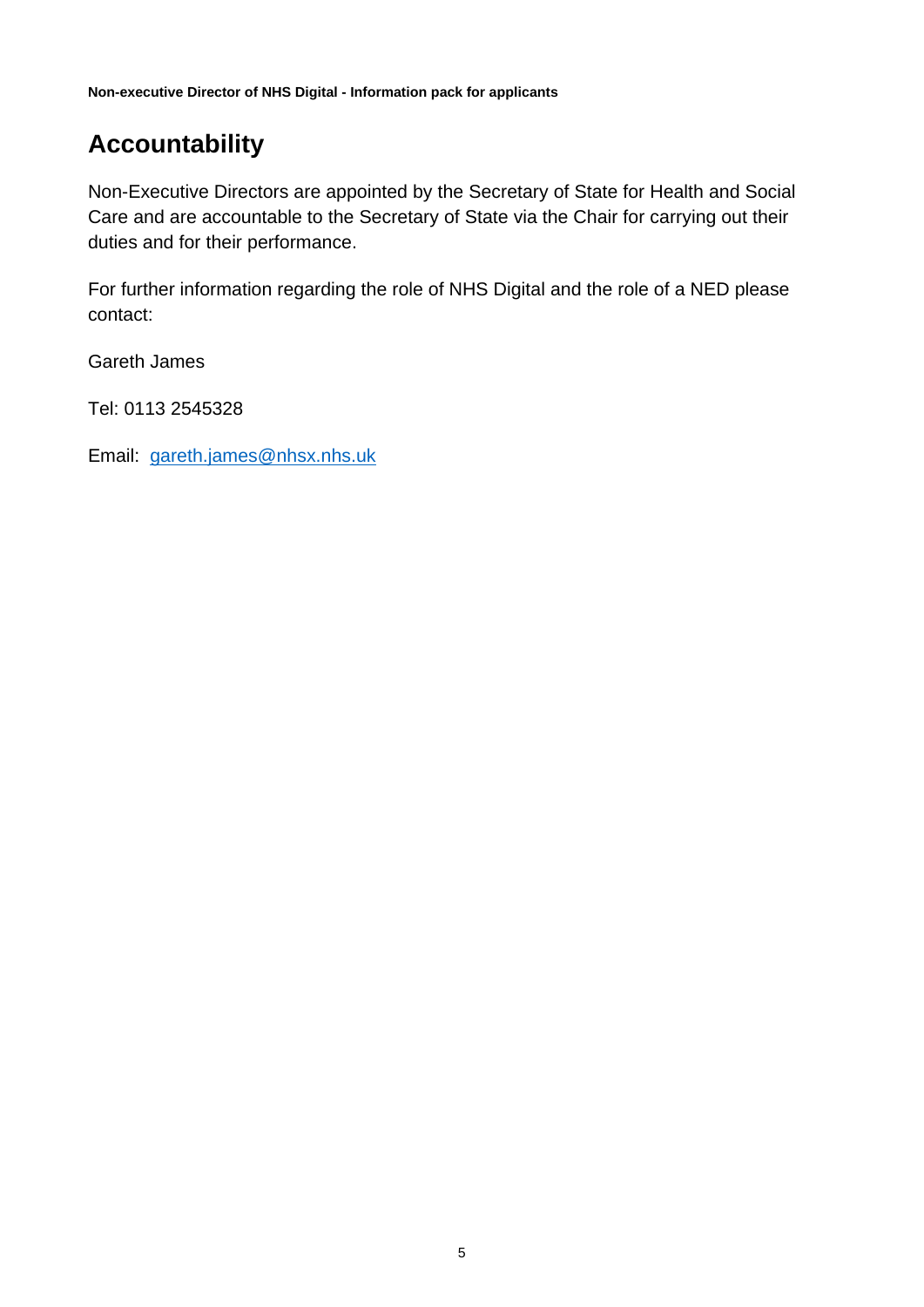# <span id="page-5-0"></span>**1.2 NHS Digital role and responsibilities**

NHS Digital is a non-Departmental Government body, established in April 2013 by the Health and Social Care Act 2012 as the Health and Information Centre, now trading as NHS Digital. In 2019-20 it employed 2,617 permanent staff and secondees; it receives over £530 million in grant in aid funding from the Department of Health and Social Care.

NHS Digital is the national digital, data and technology delivery partner for the NHS and social care system, with expertise in the design, development and operation of complex IT and data systems. It has responsibility for maintaining the reliability, performance and security of the core infrastructure, platforms and live services on which the NHS and social care system relies.

NHS Digital builds and maintains the technical systems that enable data both to be used to support care to individuals and to deliver better, more effective care for the community as a whole, encompassing a wide variety of services, from the Spine and core network and email services, to information services such as NHS Choices and transaction systems such as NHS Referrals, the Summary Care Record, and the Electronic Prescription Service. NHS Digital also delivers NHS Pathways, used by the 111 service for triage and diagnosis, and delivers many national screening services.

NHS Digital is custodian of the data in England's health and social care system, with responsibility for collecting, protecting, linking and disseminating some of the world's most valuable health and care data assets. It is the primary provider of official statistics and analysis to the NHS and social care.

NHS Digital's annual report for 19-20 is here: [https://digital.nhs.uk/about-nhs](https://digital.nhs.uk/about-nhs-digital/corporate-information-and-documents/nhs-digital-s-annual-reports-and-accounts/nhs-digital-annual-report-and-accounts-2019-20/annual-report-and-accounts)[digital/corporate-information-and-documents/nhs-digital-s-annual-reports-and](https://digital.nhs.uk/about-nhs-digital/corporate-information-and-documents/nhs-digital-s-annual-reports-and-accounts/nhs-digital-annual-report-and-accounts-2019-20/annual-report-and-accounts)[accounts/nhs-digital-annual-report-and-accounts-2019-20/annual-report-and-accounts](https://digital.nhs.uk/about-nhs-digital/corporate-information-and-documents/nhs-digital-s-annual-reports-and-accounts/nhs-digital-annual-report-and-accounts-2019-20/annual-report-and-accounts)

Further information on the Board is at:

<https://digital.nhs.uk/about-nhs-digital/our-leadership-and-governance/nhs-digital-board>

Board members have a Code of Conduct, which forms section 3 of the Corporate Governance Manual. They are subject to the Code of Conduct for Board Members of Public Bodies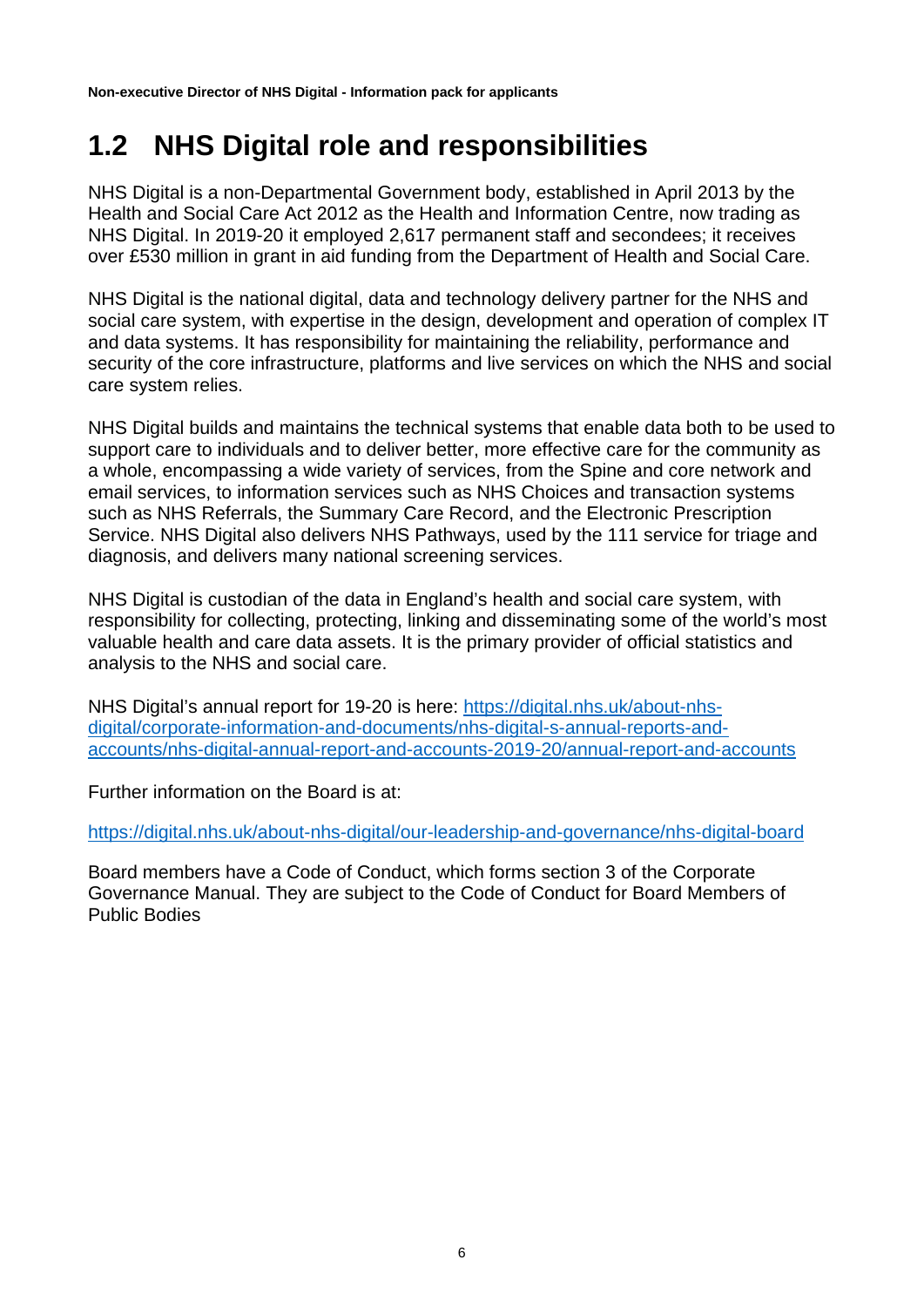# <span id="page-6-0"></span>**Section 2: How to Apply**

# <span id="page-6-1"></span>**2.1 Making an application**

Thank you for your interest in the appointment of a NED to NHS Digital.

To make an application please email your CV, a supporting letter and completed monitoring forms to:

[appointments.team@dhsc.gov.uk](mailto:appointments.team@dhsc.gov.uk) – please quote **VAC-1708** in the subject field.

If you are unable to apply by email, please contact:

Daniel Clemence on 0113 2545335

Applications must be received by midday on 03 December 2020.

In making an application please note the following:

# **Supporting letter**

The supporting letter is your opportunity to demonstrate how you meet each of the criteria set out in the person specification. It will benefit the Advisory Assessment Panel if you can be clear which specific evidence you provide relates to which criteria. Providing separate paragraphs in relation to each criterion is common practice. Please write all acronyms in full first.

Please ensure your full name, the role to which you are applying and the corresponding reference number for the post are clearly noted at the top of your letter.

Please limit your letter to two pages, and type or write clearly in black ink.

### **Conflicts of interest**

If you have any business or personal interests that might be relevant to the work of NHS Digital, and which could lead to a real or perceived conflict of interest if you were to be appointed, please provide details in your Supporting letter.

If appointed, you will also be required to declare these interests on appointment and they will be entered on a register which is available to the public.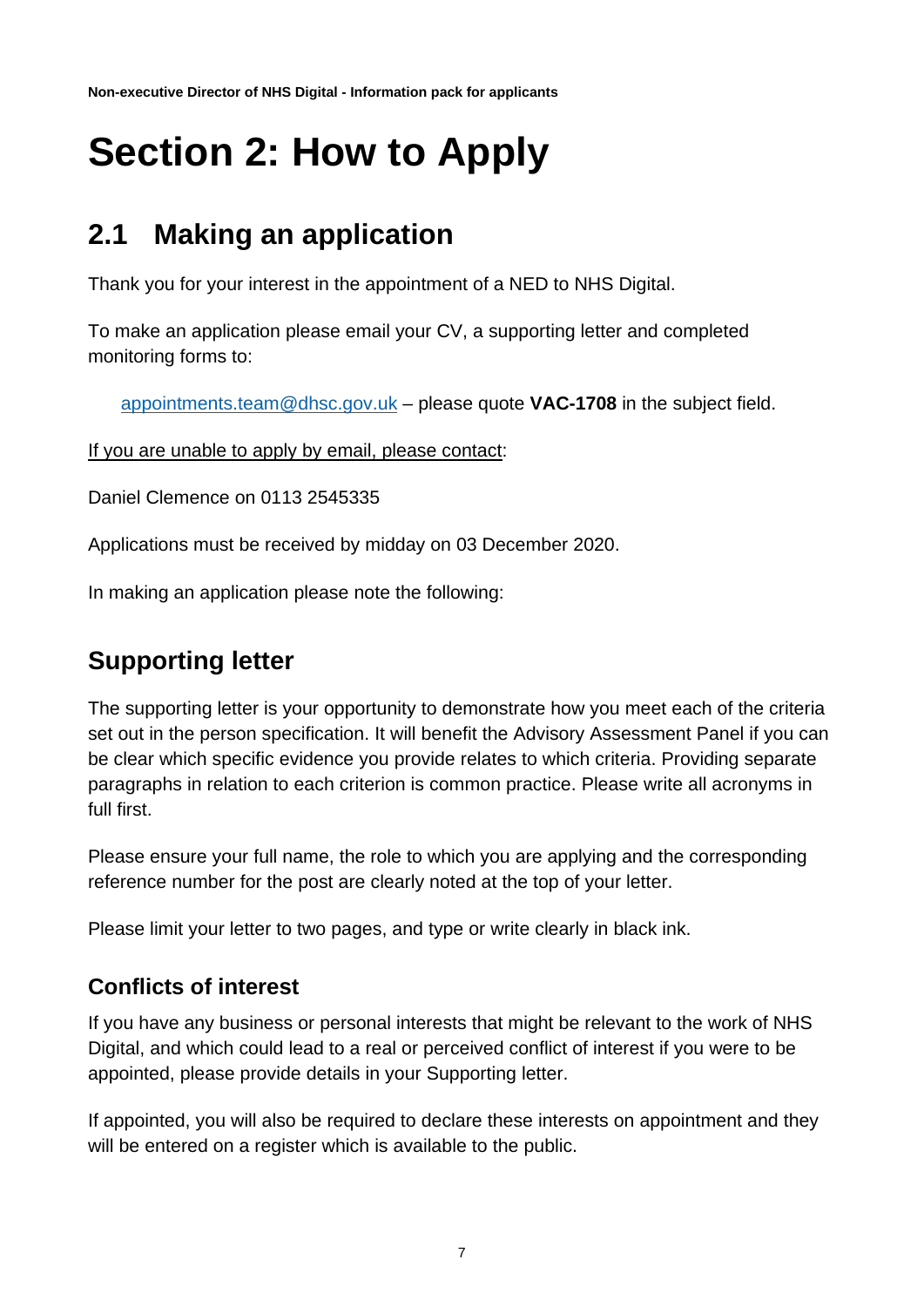### **Standards in public life and ensuring public confidence**

Given the nature of public appointments, it is important that those appointed as members of public bodies maintain the confidence of the public and Government. If there are any issues in your personal or professional history (including any convictions or bankruptcy) that could, if you were appointed, be misconstrued, cause embarrassment to Ministers or NHS Digital or cause public confidence in the appointment to be jeopardised, it is important that you bring them to the attention of the Advisory Assessment Panel and provide details of the issue/s in your Supporting letter. In considering whether you wish to declare any issues, you should also reflect on any public statements you have made, including through social media and blogs. Due Diligence may be carried out on any publicly available information and shared with the Advisory Assessment Panel.

The panel may explore any issues you declare with you before they make a recommendation on the appointment.

Failure to disclose such information could result in an appointment being terminated, as those who hold public appointments are expected to demonstrate the highest standards of corporate and personal conduct and are required to subscribe to the Code of Conduct for Board Members of Public Bodies, as part of agreeing to the terms and conditions of appointment. You can access this document at:

#### [https://www.gov.uk/government/publications/board-members-of-public-bodies-code-of](https://www.gov.uk/government/publications/board-members-of-public-bodies-code-of-conduct)[conduct](https://www.gov.uk/government/publications/board-members-of-public-bodies-code-of-conduct)

There are also circumstances in which individuals may not be considered for appointment, due to them not meeting certain eligibility criteria for appointment. For further information, please refer to **Section 2.3: Disqualification from Appointment**

If you wish to discuss any queries on conflicts, please see the contacts section.

# **CV**

Please ensure your CV includes:

- Your full name, title, home address, personal contact telephone numbers (land line and mobile), personal email address and details of any twitter accounts and LinkedIn accounts including your twitter handle/username.
- Similar contact details for two referees who will support your application. One referee should be the person to whom you are/were accountable in your current/most recent appointment or position of employment. Please indicate the relationship of each referee to you. References will be requested for short-listed candidates prior to interview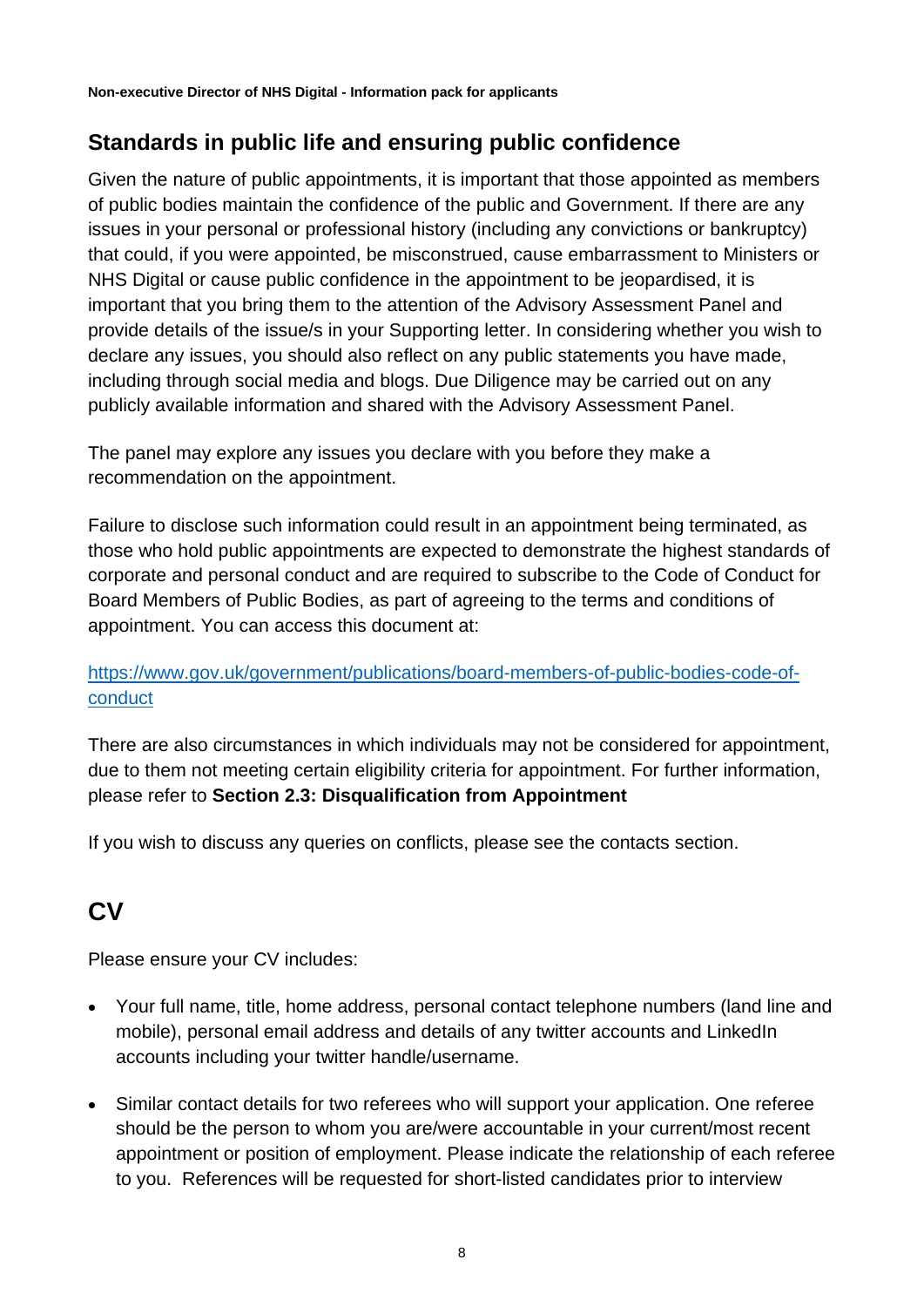• Brief details of your current or most recent post and the dates you occupied this role. Please identify any past or present Ministerial appointments.

# **Monitoring form**

Please complete the monitoring form. Diversity monitoring information will not be seen by the Advisory Assessment Panel assessing your application.

Political activity information is primarily for monitoring purposes only, however if you are shortlisted for interview, this information will be shared with the selection panel. The reason for this is that it is appreciated that such activities may have given you relevant skills, including experience gained from committee work, collective decision-making, resolving conflict and public speaking. If you have had such experience and you consider it relevant to your application for this post, you should also take the opportunity to include it separately in your supporting statement. If possible, you should not, however, identify the relevant political party in your statement.

If you are appointed to this role, please note that any political activity you declare will be published in accordance with the Governance Code on Public Appointments.

### **Guaranteed Interview Scheme**

The Department of Health and Social Care operates a Guaranteed Interview Scheme (GIS) for disabled people. The Equality Act 2010 defines a person as disabled if they have a physical or mental impairment and the impairment has a substantial and long-term adverse effect on their ability to carry out normal day to day activities. Under the GIS a disabled candidate will be selected for interview if they meet the essential criteria for the post.

If you wish to apply under the GIS please complete the GIS form and return it with your application.

All applications will be acknowledged by email after the closing date.

# **Contacts**

For further information regarding the role of NHS Digital and the role of a NED please contact:

Gareth James

Tel: 0113 2545328 - Email: [gareth.james@nhsx.nhs.uk](mailto:gareth.james@nhsx.nhs.uk)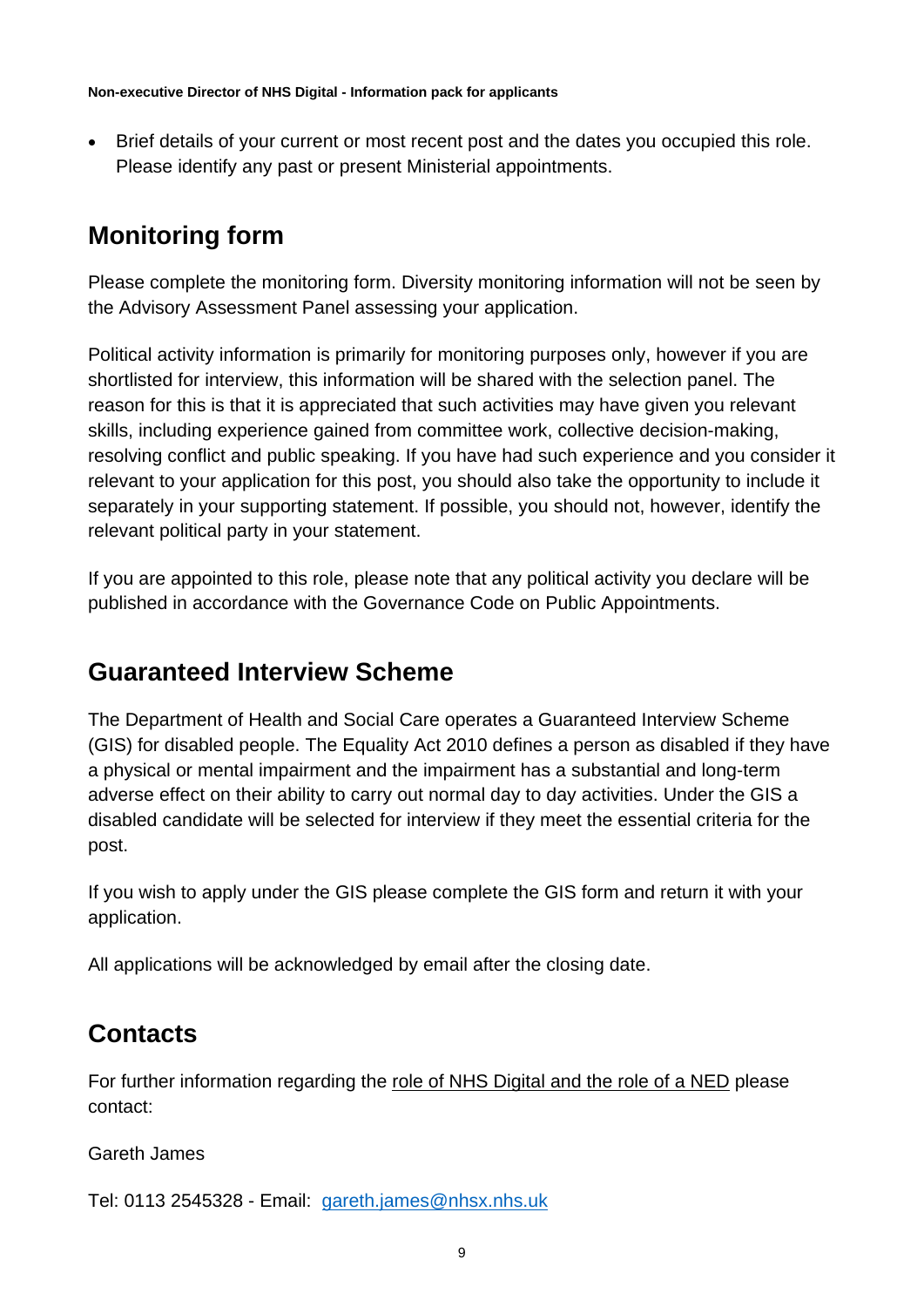For further information regarding the selection process, please contact

Daniel Clemence

Appointments Team

Tel: 0113 2545335 - Email: [Daniel.Clemence@dhsc.gov.uk](mailto:Daniel.Clemence@dhsc.gov.uk)

Please quote reference VAC-1708 on all correspondence.

If you choose to apply, we would like to thank you in advance for your time and effort in making an application.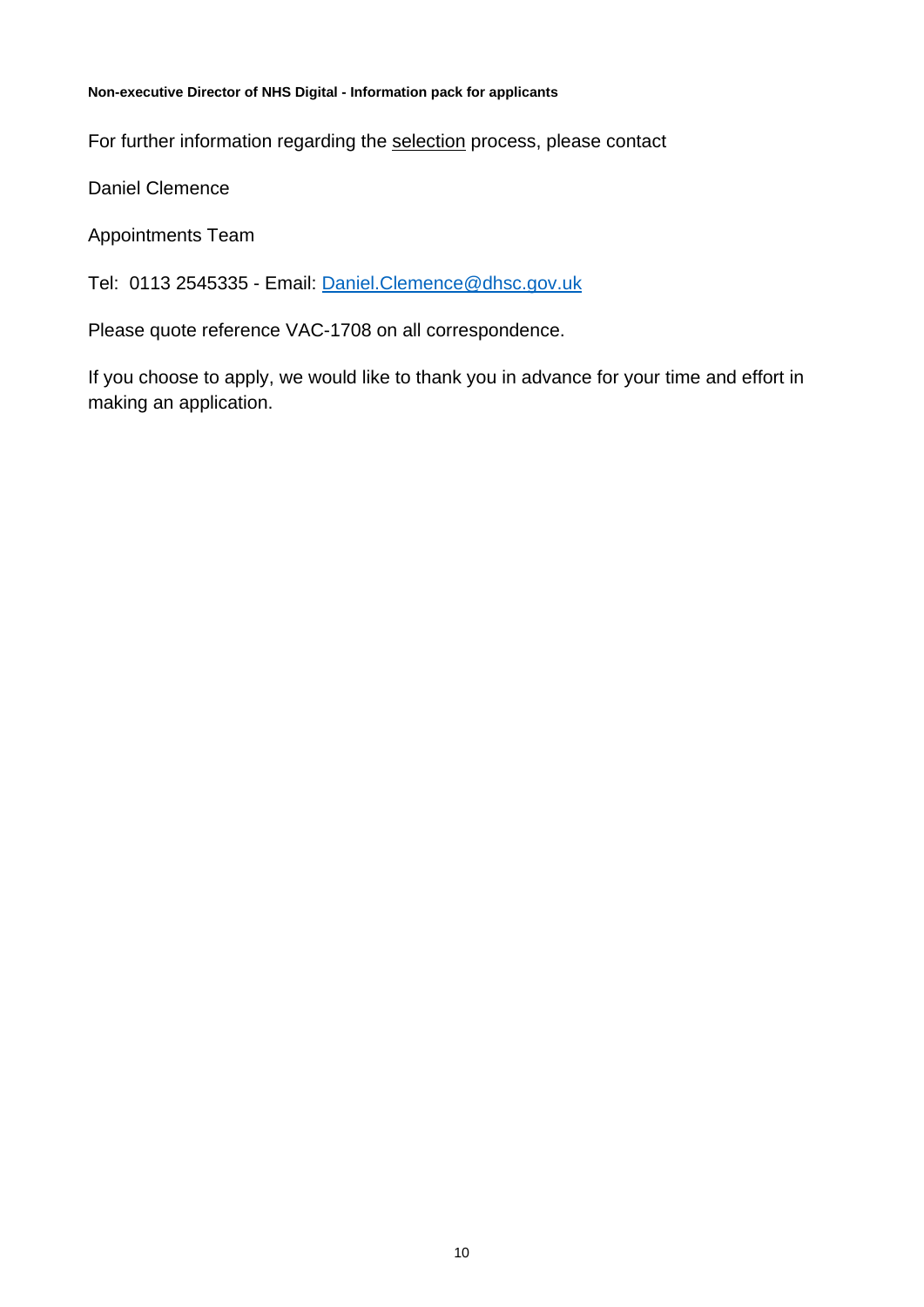# <span id="page-10-0"></span>**2.2 The Selection Process**

The Appointments Team will deal with your application as quickly as possible and will advise you of the likely timetable at each stage.

Timetable:

- Closing date: Midday on 03 December 2020
- Shortlisting complete: 22 December 2020
- Interviews held: 04 February 2021

The selection panel will be:

- Matthew Gould, Chief Executive of NHSX as the panel Chair
- Laura Wade-Gery, Chair of NHS Digital as a panel Member
- Professor John Latham, a NED in Heath Education England, as an independent panel member

The Governance Code on Public Appointments requires all Advisory Assessment Panel members to declare any political activity within the last five years.

All panel members have declared that they have not taken part in any political activity within the last five years.

After the closing date for applications:

- The Department of Health and Social Care may commission a pre-assessment of candidate applications which would then be provided to the Panel for consideration and to inform the shortlisting process. By applying, you are agreeing to your application being shared with another party for pre-assessment. The pre-assessor and the panel are reliant on the information you provide in your CV and supporting letter to assess whether you have the skills and experience required. Please ensure that you provide evidence to support how you meet all the essential criteria. It is the responsibility of the panel to determine who it believes best meet the criteria for the role, and who will be invited to interview.
- Interviews will be held on 04 February 2021. The Appointments Team will email to let you know whether you have been invited to be interviewed. Interviews are likely to be conducted by video/ teleconference due to Covid-19 but if not, would be in central London.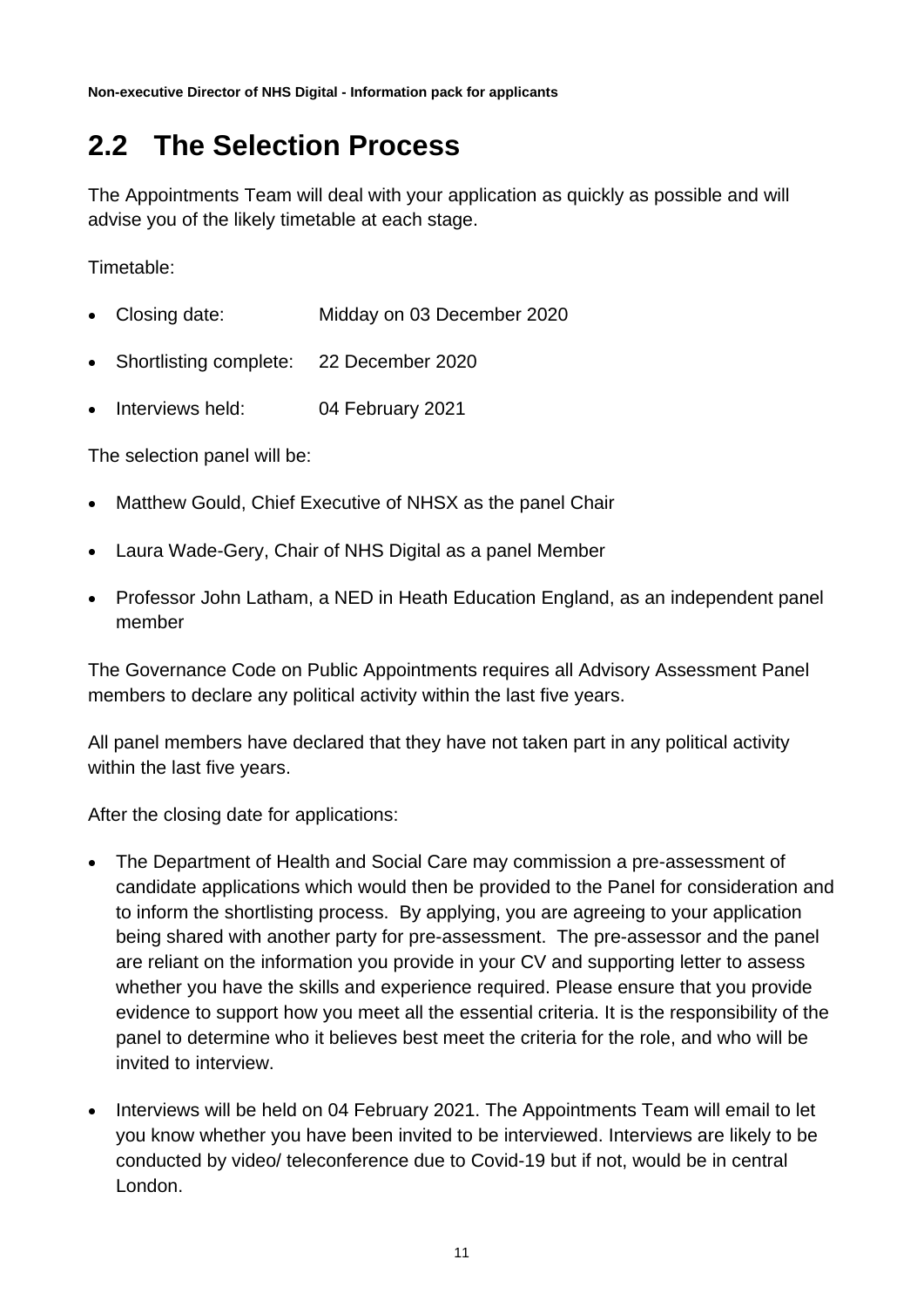- The Advisory Assessment Panel will select for interview only the strongest applicants who it feels have demonstrated that they best meet the criteria set out in the person specification. However, if you have applied under the GIS and you meet all the essential criteria, then you will also be invited for interview
- If you are invited to interview and if you are unable to attend on the set date, then an alternative date can only be offered at the discretion of the Advisory Assessment Panel
- If invited to interview, the Advisory Assessment Panel may invite you to make a brief presentation at the start of the interview and will go on to question you about your skills and experience, including asking specific questions to assess whether you meet the criteria set out for the post
- The Advisory Assessment Panel will also explore with candidates any potential conflicts of interest or any other issues arising from candidate's personal and professional history which may impact on an appointment decision (see section 2.1 for further details).
- Candidates who the panel believe are 'appointable', will be recommended to Ministers who will make the final decision. Ministers may choose to meet with shortlisted candidates, before or after interview, before making a decision. Candidates should therefore be prepared for a short time gap between interview and a final appointment decision being made. Candidates who have been interviewed will be kept informed of progress.
- If you are successful, you will receive a letter from Ministers appointing you as a NED of NHS Digital, which will confirm the terms on which the appointment is offered
- **please note that due to the volume of applications that are received it is not possible to routinely provide feedback to those not shortlisted for interview**
- if you apply under the GIS scheme and you are not shortlisted for interview, we can provide a summary of the assessment of your written application, if you choose to request feedback
- If you are unsuccessful at interview, you will be notified by the Appointments Team. We appreciate it takes a lot of time and effort to apply for roles, and prepare for and attend an interview, and that feedback is a valuable part of the process. Following interviews, the letter which confirms the outcome of the appointment process will provide the details of who you may approach for feedback on your interview and application, if you so wish
- For further information on how we will manage the personal information that you have provided to us through your application, see **Section 2.4**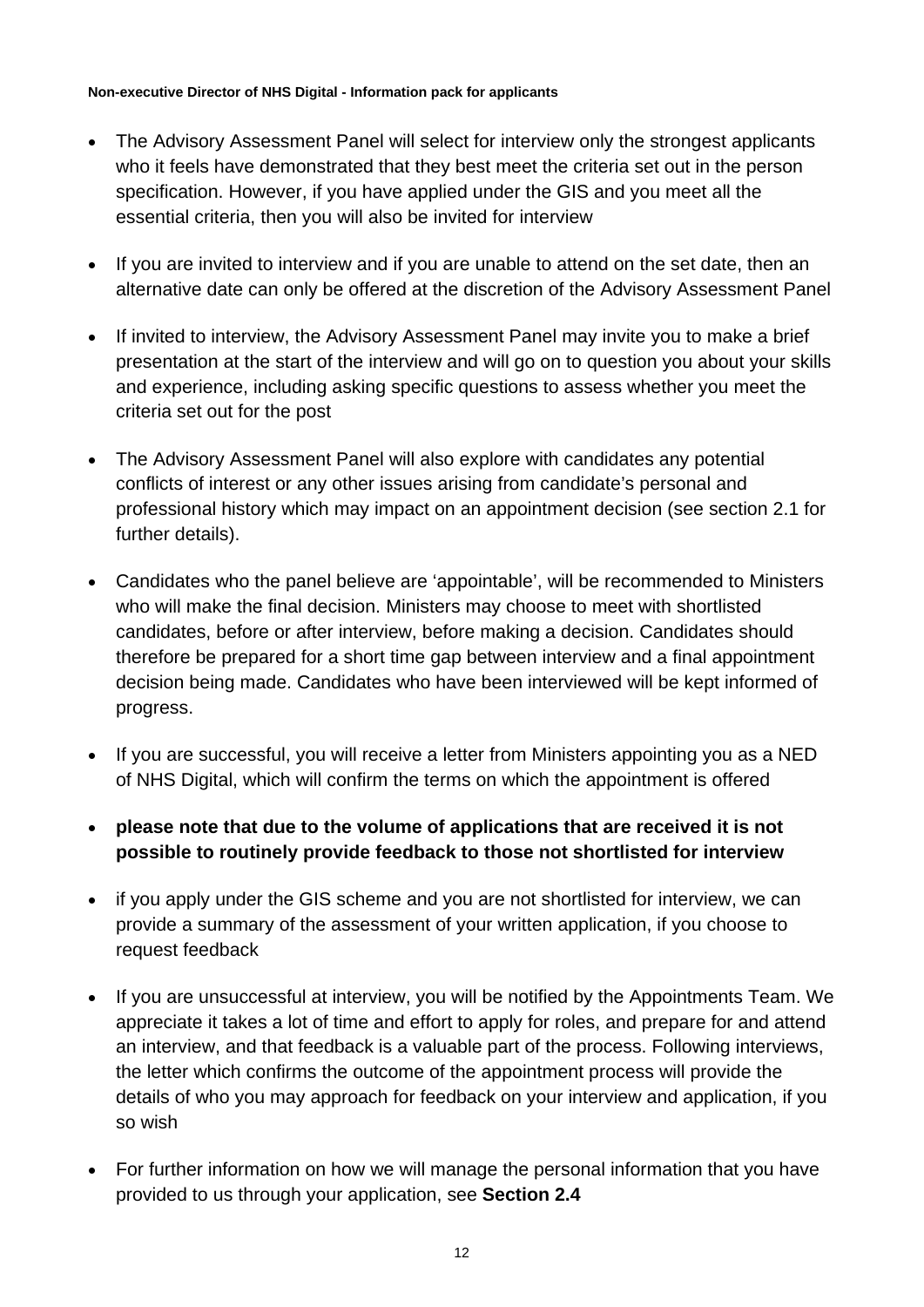# **Queries**

For queries about your application status, please contact Daniel Clemence on [Daniel.Clemence@dhsc.gov.uk](mailto:Daniel.Clemence@dhsc.gov.uk)

# **Standards in public life**

You will be expected to demonstrate high standards of corporate and personal conduct. All successful candidates will be asked to subscribe to the Code of Conduct for Board Members of Public Bodies, you can access this document at: [https://www.gov.uk/government/publications/board-members-of-public-bodies-code-of](https://www.gov.uk/government/publications/board-members-of-public-bodies-code-of-conduct)[conduct](https://www.gov.uk/government/publications/board-members-of-public-bodies-code-of-conduct)

# **Diversity and equality of opportunity**

The Department of Health and Social Care values and promotes diversity and encourage applications from all sections of the community.

# **The Commissioner for Public Appointments**

The regulation of public appointments against the requirements of the Governance Code is carried out by the Commissioner for Public Appointments. The Commissioner provides independent assurance that public appointments are made in accordance with the principles set out in the Code. The Commissioner is appointed by the Queen and is independent of the Government and the Civil Service. Further about the role of the Commissioner is available from:

[http://publicappointmentscommissioner.independent.gov.uk](http://publicappointmentscommissioner.independent.gov.uk/) 

# **If you are not completely satisfied**

The Department of Health and Social Care will aim to process all applications as quickly as possible and to treat all applicants with courtesy. If you have any complaints about the way your application has been handled, please contact Steve Howell in the Department of Health and Social Care by emailing [Steve.Howell@dhsc.gov.uk](mailto:Steve.Howell@dhsc.gov.uk)

If after receiving a comprehensive response from the Department you are still concerned, you can write to the Commissioner for Public Appointments. Please contact:

The Commissioner for Public Appointments 1 Horse Guards Road, London SW1A 2HQ Tel: 0207 271 8938 - Email: [publicappointments@csc.gov.uk](mailto:publicappointments@csc.gsi.gov.uk)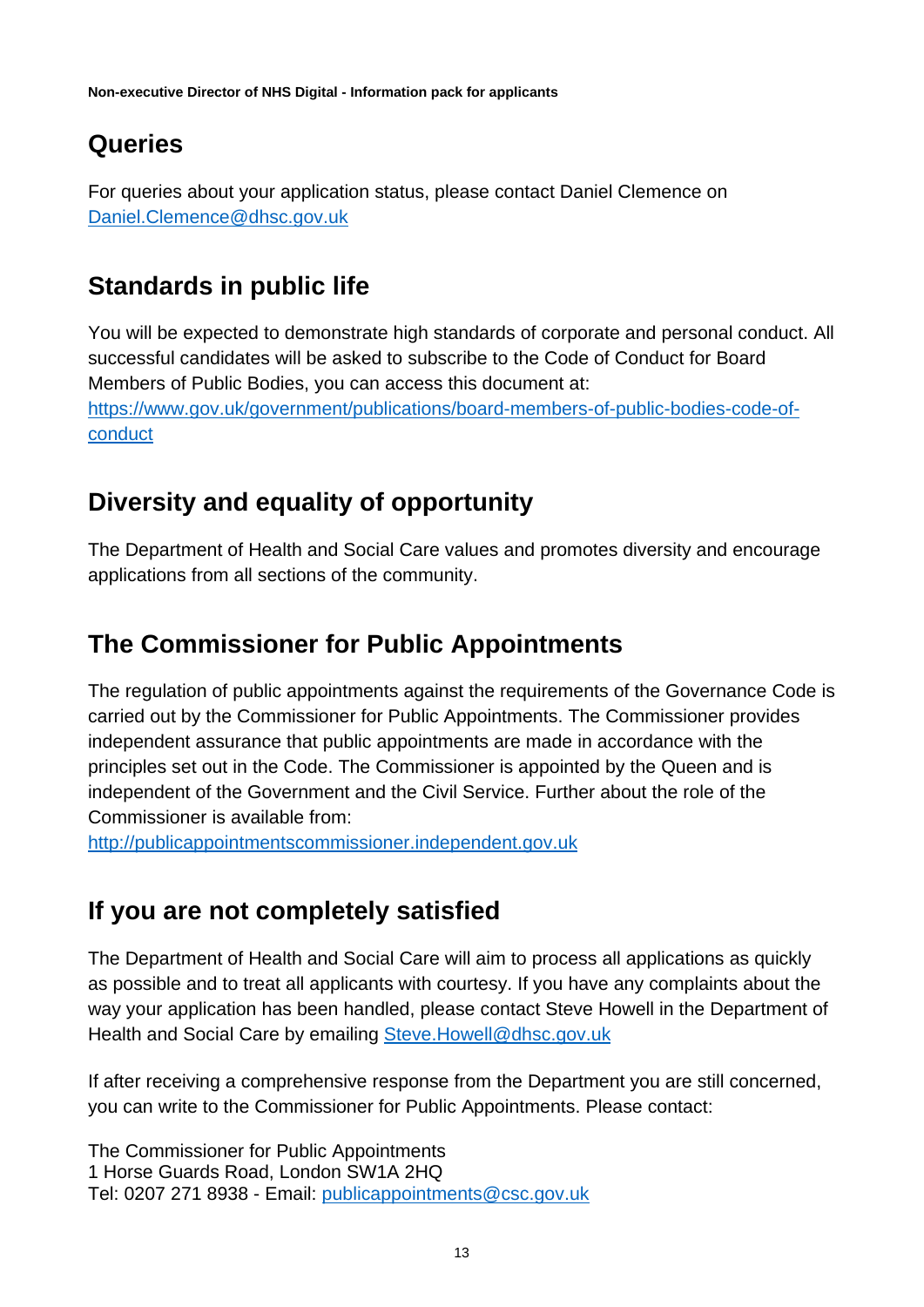# <span id="page-13-0"></span> **2.3 Disqualification from Appointment**

# **Disqualification from appointment**

There are circumstances in which an individual may not be considered from appointment. For more information on the disqualification criteria, please refer to the full document at:

Regulation 3(1)(j)(iib) of the National Health Service Trust Development Authority Regulations 2012/922 disqualifies chairman, CEO or non-officer member of NHS Digital from being appointed as a non-officer member of NHS Trust Development Authority.

Regulation 7(1)(ea) of the National Health Service Litigation Authority Regulations 1995/2801 disqualifies chair, chief executive or a member of Health & Social Care Information Centre ( NHS Digital) for appointment as chair or non-officer member of NHS Litigation Authority.

Para 3 of Part 1 of Schedule 2 to The NHS Counter Fraud Authority (Establishment, Constitution, and Staff and Other Transfer Provisions) Order 2017/958 provides that: a person is disqualified for appointment as the chairperson or as a non-officer member of NHS Counter Fraud Authority if he/she holds a position as chairperson, member, officer, governor or director with, or is employed by, or contracted in any capacity to provide services to NHS Digital.

The link to the legislation is [https://www.legislation.gov.uk/ukpga/2012/7/part/9/chapter/2/enacted.](https://www.legislation.gov.uk/ukpga/2012/7/part/9/chapter/2/enacted)

The 1990 Regulations provide that a person who is a Chair, member, director or employee of NHS Digital cannot be a Chair or NED of an NHS Trust.

[The National Health Service Trusts \(Membership and Procedure\) Regulations 1990](https://www.legislation.gov.uk/uksi/1990/2024/regulation/11/made)

Further advice about Disqualification from Appointment can be provided by contacting Gareth James on Tel: 0113 2545328.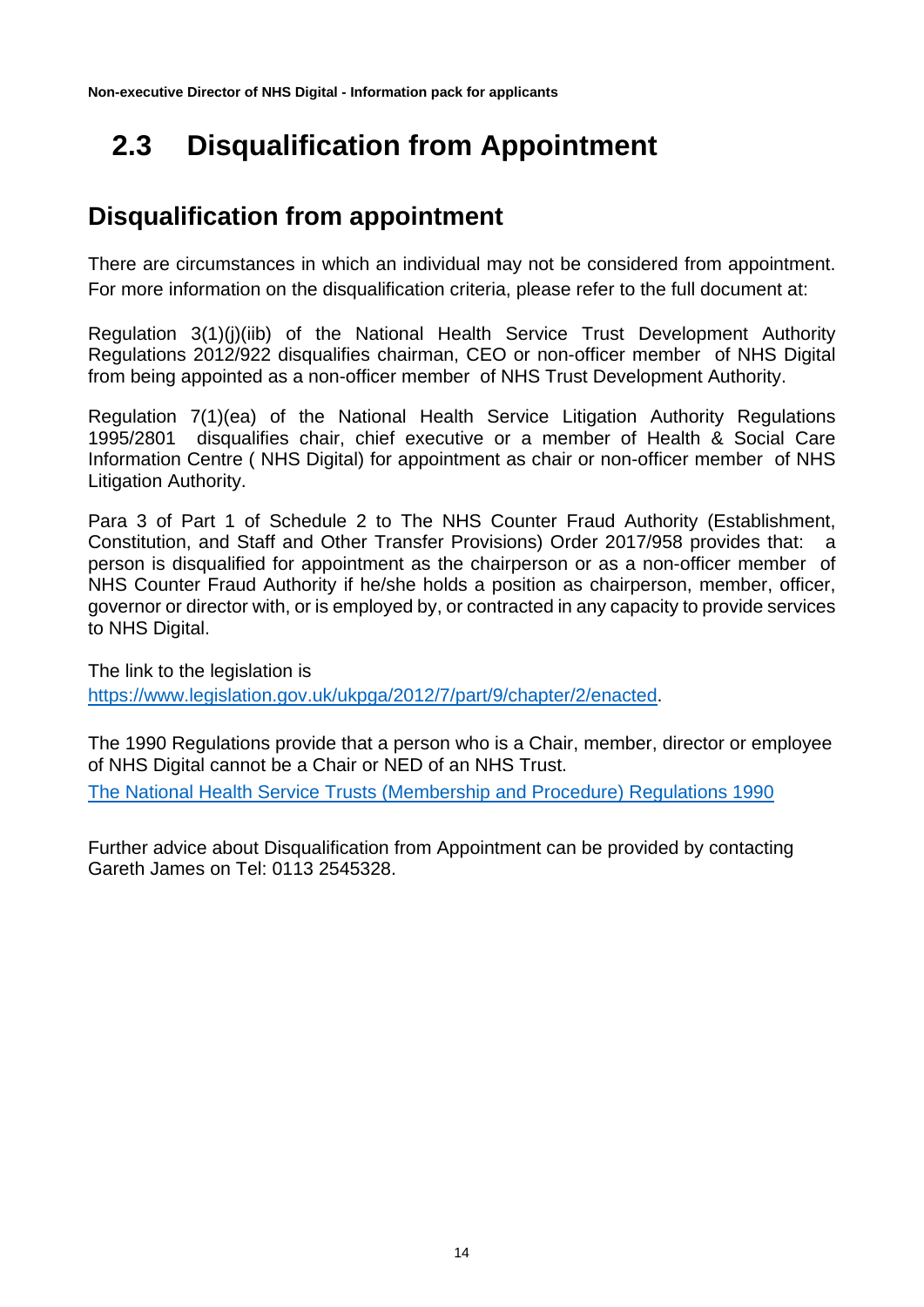# <span id="page-14-0"></span>**2.4 How we will manage your personal information**

Your personal information will be held in accordance with the General Data Protection Regulation. You will not receive unsolicited paper or electronic mail because of sending the Department of Health and Social Care any personal information. No personal information will be passed on to third parties for commercial purposes.

When we ask you for personal information, we promise we will:

- Only ask for what we need, and not collect too much or irrelevant information
- Ensure you know why we need it
- Protect it and insofar as is possible, make sure nobody has access to it who shouldn't
- Ensure you know what choice you have about giving us information
- Make sure we don't keep it longer than necessary
- Only use your information for the purposes you have authorised

We ask that you:

- Provide us with accurate information
- Inform us as soon as possible of any changes or if you notice mistakes in the information we hold about you

If you apply for a post, we will share some of the information you provide with the members of the selection panel for the post to which you are applying, so that your CV and supporting letter can be assessed.

The diversity information you provide will not be used in the selection process and will therefore not be shared with the Advisory Assessment Panel assessing your application at any stage. However, panels may review the political activity response at the interview stage. This in no way acts as a bar to appointment. Further information on this is provided in the attached Monitoring form.

The Commissioner for Public Appointments regulates and monitors appointments to public bodies to ensure procedures are fair. The Department of Health and Social Care is required by the Commissioner for Public Appointments to retain information about the people who apply for public appointments within his remit and make this information available to him for audit purposes, if requested to do so. Information you provide in your application may therefore be made available to the Commissioner for Public Appointments